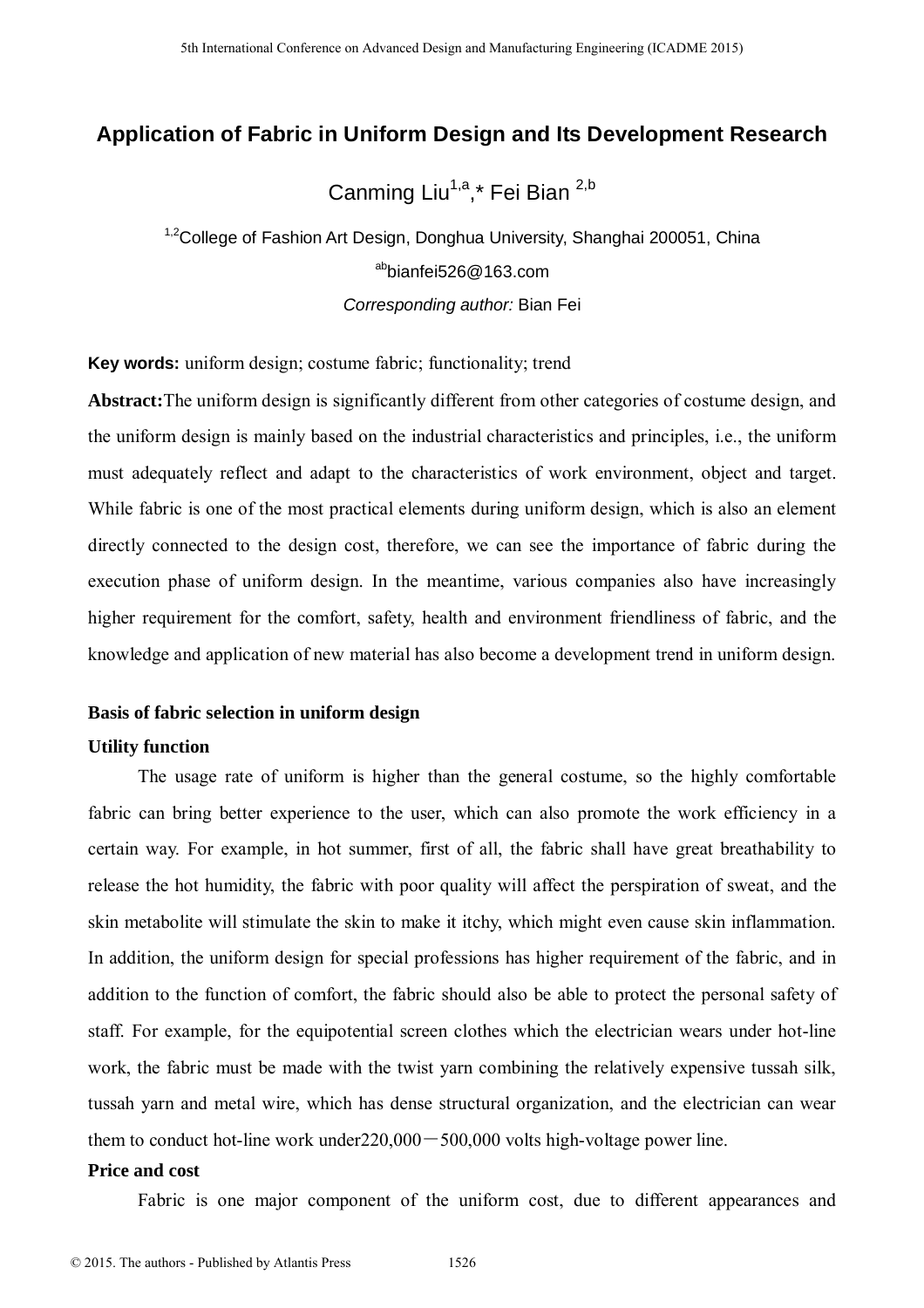ingredients of material, the prices are also significantly different, and the fabric with same color but different fabrics could have a price difference of several multiples. During purchase of uniform products, the corporate customers tend to prefer "low-cost operation". Therefore, the selection of uniform material is the start to control the cost of uniform product. Of course, this does mean that the poorer the uniform material is, the better, but means that efforts should be made to reduce the cost within the overall design scale, and as a result, the final uniform product will have certain competitiveness in price. Therefore, the price cost is the external restraint during the selection of uniform fabric.

#### **Visual aesthetics**

In different uniform design plans, the material will be selected in accordance with different situations of the project, which have different requirement for the quality and appearance of fabric. In accordance with the uniform design, efforts should not only be made to reasonably choose and use various features of fabric, such as its sensuality, practicality and form maintenance, but various textural effects and aesthetics presented by the fabric surface should also be studied to combine the textural effect aesthetics of uniform, in this way to improve the fabric quality. Therefore, the visual aesthetics is a design requirement during the selection of uniform fabric.

#### **Application of material in uniform design**

## **Seasonal characteristics**

In the uniform industry, people usually divide the uniform into three seasons: summer, spring  $\&$ autumn and winter. The company generally distributes the uniform in accordance with different posts based on the three seasons, the uniform in different season will use different fabric, and the designer should understand and grasp the characteristics and application rules of these fabrics.

#### **Summer fabric**

The summer uniform generally uses the fabric with strong breathability, and the fabric with cotton content is most frequently used in the summer uniform. Although the cotton fabric is soft and fitting with great moisture absorption ability and breathability, it also has the shortages of the tendency to shrink and wrinkle, it isn't very stiff and smooth in appearance, you have to iron it before wearing, it is not very convenient for daily care, and it cannot satisfy the specific requirement of uniform, so it isn't suitable to be used to make uniform. If a proper portion of polyester can be added to cotton, it can not only carry out the advantage of polyester, but also the merits of cotton fabric, the final product will have good flexibility and abrasion resistance, which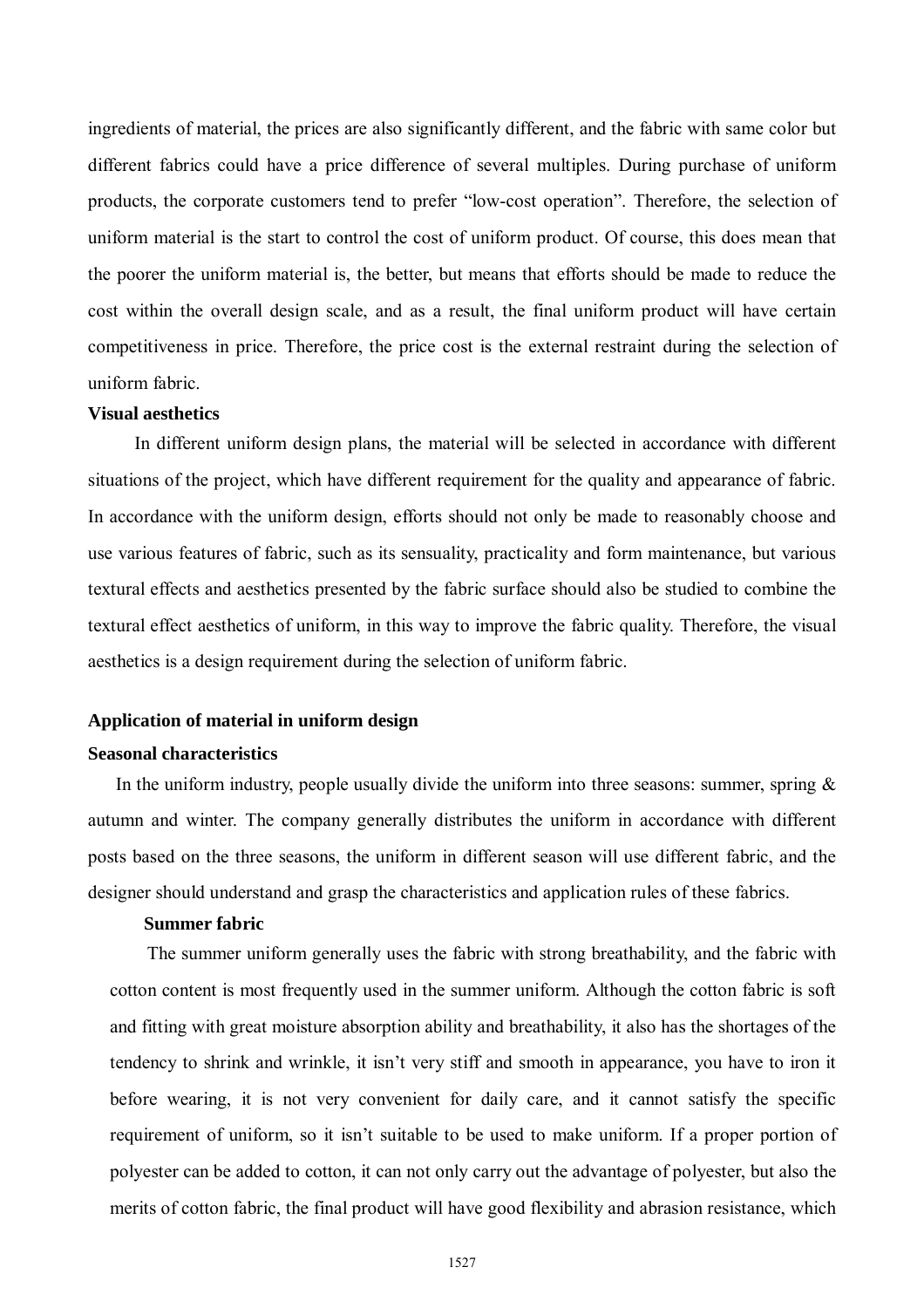has a stable size and a small shrinkage rate, and it has the characteristics of stiffness, no tendency of wrinkle, easiness of washing and quick drying. As a result, the overall quality of uniform will be improved, and in addition, some chemical fiber and slim worsted fabrics are also commonly used in the design of summer uniform.

#### **Spring & autumn fabric**

There are various kinds of spring  $\&$  autumn fabrics, which have significant difference in price, and it should be selected in accordance with the uniform styles of different companies and the economic situation. The all-wool fabric is not convenient for care, and some fabrics with cotton, wool and chemical fiber contents are all great choices as the fabric of spring & autumn uniform. For example, the special silk brocade has a smooth and delicate surface, soft touch, great drapability as well as natural and soft color, and the suit uniform made of this fabric looks high grade; the wool-polyester fabric has blended the wool and polyester yarns, which has an expensive price, and it is the top choice of fabric to make high-end suit uniform. In the fabric, the proportion of wool is generally 10%-45%, in this way, it can not only maintain the merits of wool fabric, but also carry out the advantages of polyester, it is not easy to deformed, and it also has a smooth texture and elegant appearance, which has a dignified and classic style.

#### **Winter fabric**

The winter uniform fabric is mainly used in the coat, which should have great heat retention property, and the wool fabric and the cotton and down feather filling materials are the most frequently used. Of course, they are also generally more expensive than the summer and spring& autumn uniform fabrics. With the progress and development of technology, the fabric has become more advanced, and the lighter, slimmer and warmer filling material has become new choice as the fabric of winter uniform.

### **Job nature**

 Based on the job nature, the uniform can be divided into the three categories of professional uniform, professional overall and professional protection suit, and for these three kinds of uniforms, the fabric selections are also different in accordance with different work environments.

#### **Fabric of professional uniform**

The users of professional uniform include: companies with business nature (factory, shopping mall, airport, bank investment, tourism, catering, entertainment, hotel, etc.); law enforcement, administrative and security departments (army, police, court, customs, tax department, etc.); public and non-profits organizations (scientific research, education, student, hospital, etc.). These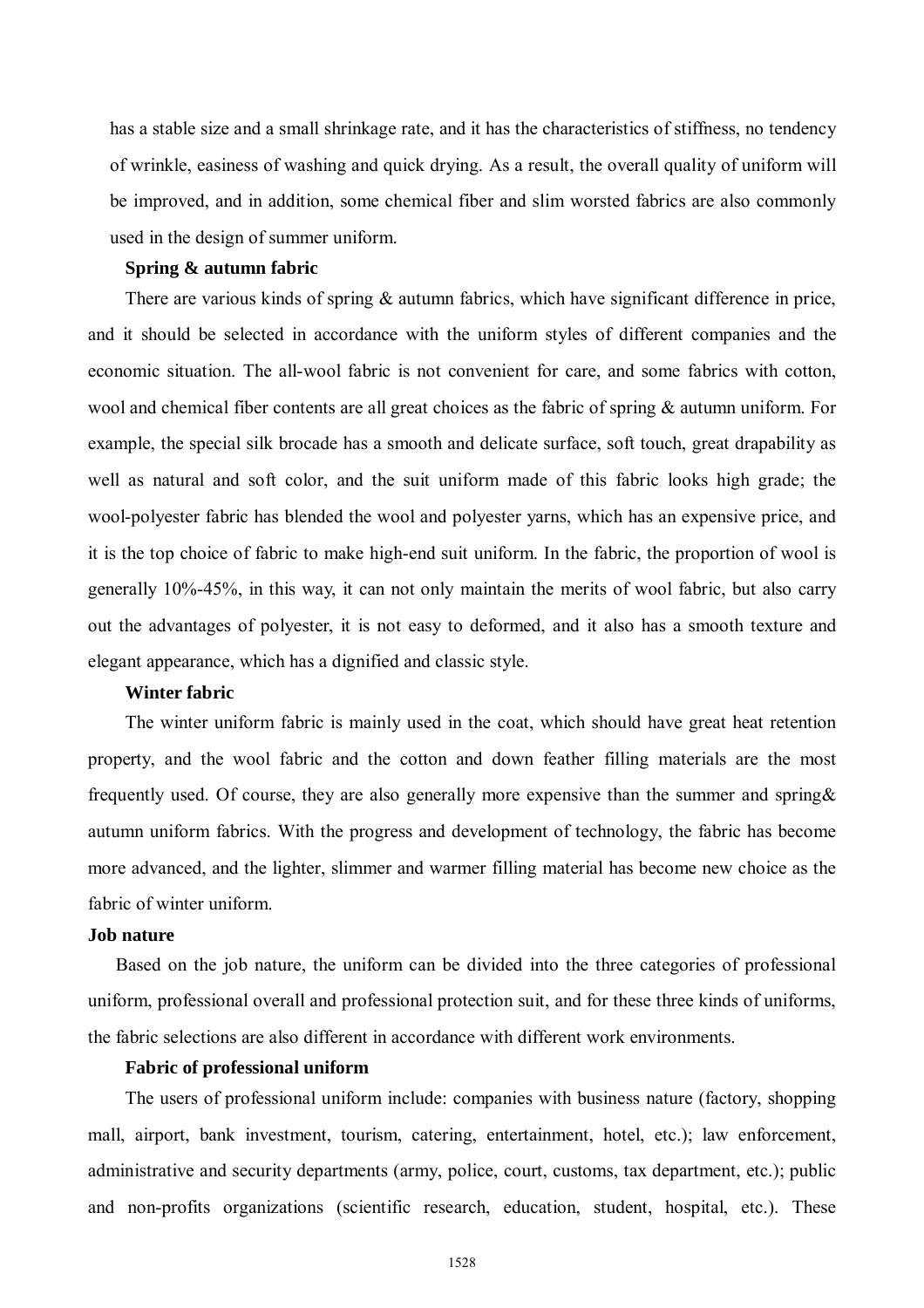industries have a lot of opportunities to contact the outside world, many positions are the windows of foreign services, and the selection of uniform fabric should be suitable for the status and job of the staff. For example, for hotel uniform, the three-star and five-star hotels have different standards for the uniform fabric, and at the same hotel, the uniforms for the two positions of General Manager and Reception also have different requirements of fabric. Therefore, the selection of professional uniform fabric should comprehensively consider multiple factors, including appearance, cost, function, position characteristics, department characteristics and industrial characteristics.

#### **Fabric of professional overall**

 The users of professional overall include the front-line production workers and outdoor workers. They mainly conduct manual labor, there is abrasion between body and costume, they tend to sweat during the work, and the outdoor workers are also under the sunshine and ultraviolet radiation. Due to these practical reasons, many fabrics used in professional uniform are not suitable to make professional overall, the selection of professional overall fabric should not only consider the professional activity of the user, but also satisfy the requirement of special work environment, such as safety and comfort, and the characteristics of fabric usability should be emphasized. For example, for the uniform of electrician and repairman, the dense and thick fabric with great humid absorption, breathability, high resistance to wrinkle, dirt and abrasion and anti-static performance is generally selected.

#### **Professional protection suit**

The users of professional protection suit mainly include the personnel working in some special environments, such as the space, nuclear reactor and biochemical laboratory, which especially emphasizes the protection of personal safety. Therefore, the selection and R & D (research and development) is not what any one uniform company can entirely grasp, and its development, use and improvement require a long-term process. For example, since the first spacesuit was introduced in the United States in 1961, after gradual improvement, now, the spacesuit consists of 7 layers at torso, and the thickest saddlebag consists of 20 layers, including the cotton comfort layer after special anti-static processing, the rubber backup air impervious liner, the main air impervious liner with composite joint structure, the confinement layer of polyester fabric, the thermal-protective layer which realizes thermal protection through heat reflection and the outside protective layer.

## **Custom-made fabric**

Although there are thousands of categories and colors of fabric in the market, they are not closely related to the culture of each company, and in order to highlight the specialty of uniform,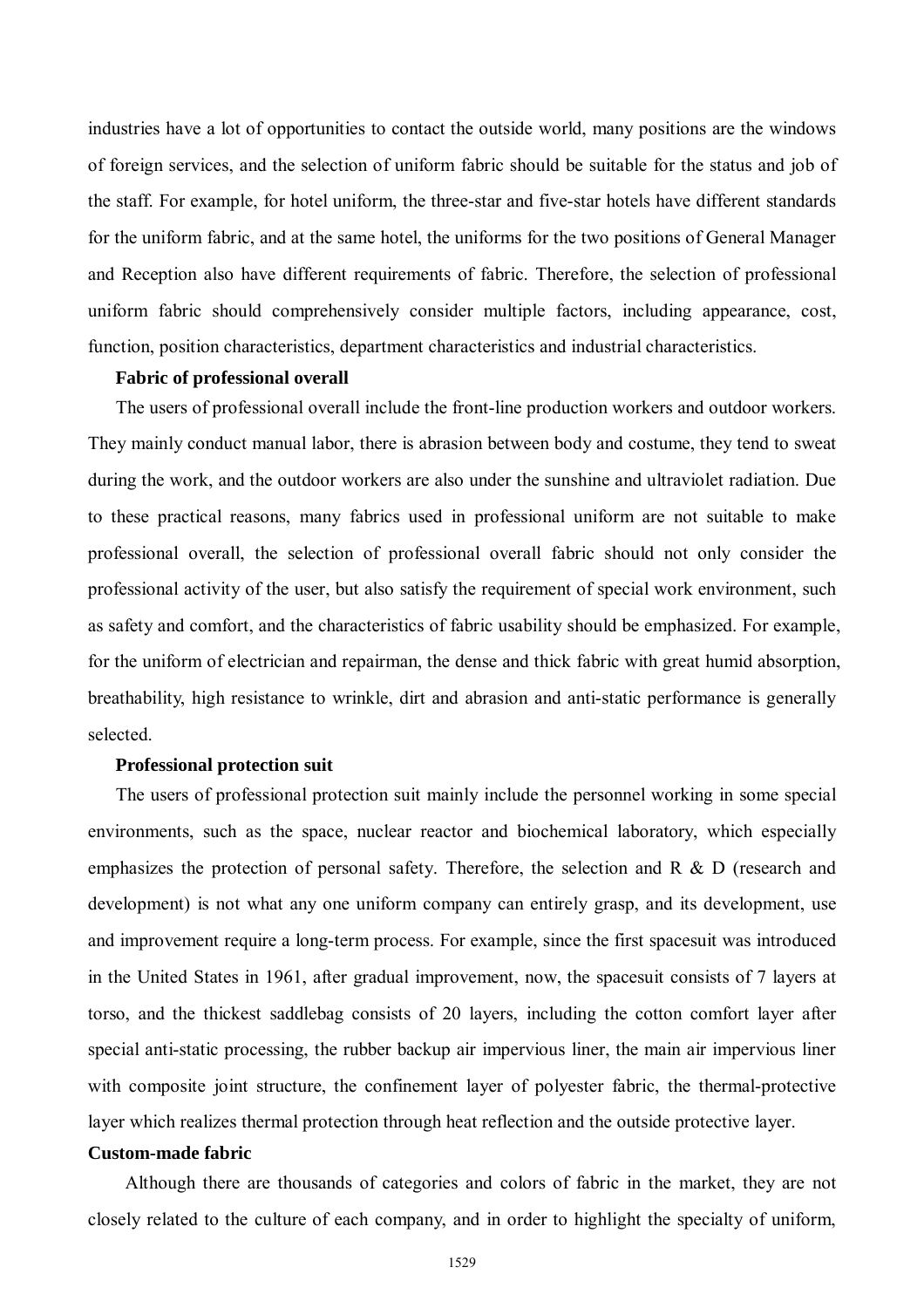some companies spare no expense and have their uniform custom made with unique fabric. For example, the British designer Bruce Oldfield designed brand-new staff uniform for 1200 McDonald's restaurants in Britain: the waitress will wear blouse with patterns, matched with fashionable black overskirt, and they also wear matching brown tie. The most special design is the decoration pattern, which uses the "M" logo of McDonald's, which is similar to the application of the logo of Louis Vuitton.

#### **Development trend of fabric in uniform design**

 Due to requirement by the work environment, the special uniform fabrics have become a focus during the technical development of uniform, and they are obtained after multiple scientific researches and experiments, which can protect the personal safety under special work environment through various functions, such as flame retardant, withstanding voltage, acid proof, alkali proof, oil proof, water proof, ultraviolet proof and radiation proof performances.

## **Radiation-proof fabric**

 More and more electronic and electric devices tend to generate electromagnetic wave with different energies during the operation. For the good conductor of human body, the electromagnetic wave will unavoidably cause various degrees of damage. Under such environment, the staff will wear uniform made with radiation-proof fabric to reduce the damage to their health.

 There are mainly two types of radiation-proof fabric: one type wraps cotton yarn outside of the stainless steel filament, which has great breathability and laundering durability, and because the metal wire has a small resistance, which can shield and absorb the electromagnetic wave; for another type, the fabric surface is coated with conductive and absorbing metal ions, and he radiation-proof performance of this kind of material can reach 60dB, but it has poorer breathability and laundering durability. The radiation-proof fabrics generally adopt the spray coating, which sprays the metallic paint onto the fabric to form flake shield.

## **Flame-retardant and heat-insulation fabric**

 The firefighter's protective clothing refers to the protective clothing worn by the firefighter when entering the fire scene to distinguish the fire, and the firefighter's protective clothing generally uses flame-retardant fabric. At present, in most foreign countries such as the United States, France, Japan and Britain, the aromatic polyamide fiber fabric is generally adopted, which has great flame-retardant performance, high strength and high thermal stability, the combustion products has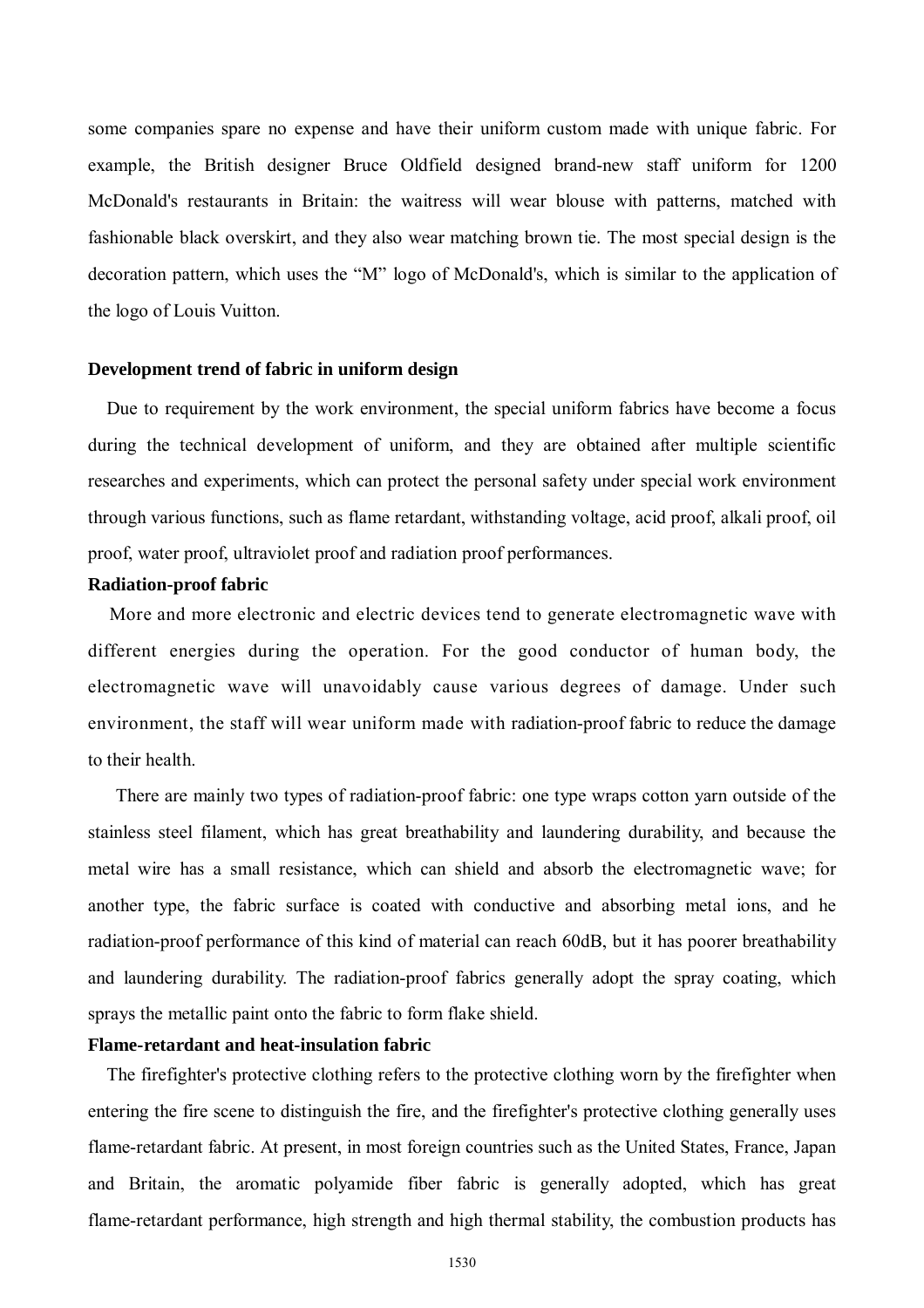extremely low toxicity, and this fabric also has certain acid and alkali proof ability; Nomex is the product of DUPONT USA, the Nomex fiber has great thermal stability, and it won't melt under 377˚C, but it will decompose; Kanox is a kind of preoxidized fiber, which is obtained through incomplete carbonization (the fiber can become fire resistant this way) of polyacrylonitrile fiber. It can resist the chemical substance, thermal radiation and melted metal, which has great thermal stability.

#### **Oil- and dirt-proof material**

This kind of fabric is mainly made of fluorocarbon polymer, which can form seamless and invisible protective film. This film can wrap the fabric fiber, which can be solidly bound to the fiber under the function amplification agent, the fabric will obtain unprecedented functional stability, while the breathability and moisture penetrability of fabric are not affected, and the various original performances of fabric can be optimized. After treatment, the fabric is nontoxic and nonirritant, which does not have any toxic and side effects caused by formaldehyde and heavy metal, and it is safe and environment friendly with a soft touch, which is also comfortable to ware.

#### **Moisture-absorption and penetrability fabric**

 Some personnel are working outdoors most of the time, and under this circumstance, the uniform fabric should not only be very comfortable, but under a large amount of activities with profuse sweat, the fabric should not stick to the skin to generate the cold and humid feel. For natural fiber, take cotton for example, when people sweat profusely, the cotton fiber will absorb the moisture and expand, and the diffusing speed of moisture is also slow, which will generate a cold and humid feel in human body; for synthetic fiber, take polyester for example, it has small moisture absorption ability and poor moisture penetrability, due to accumulation of static electricity, it tends to cause problem when wearing the fabric, and especially during the activity, it could cause a feeling of stuffiness. Therefore, the polyester production and scientific research departments of various countries focus on improving the moisture absorption and penetrability performances of polyester.

At present, R & D of this kind of fabric is mainly conducted through physical or chemical modification, or combing both methods. For example, for special profiled fiber, changing the form of spinneret orifice is a simple, direct and effective method to improve the moisture permeability of fiber, which will mainly generate many longitudinal grooves in the profiled fiber. Through the wicking effects of these grooves, the fiber can absorb the moisture and diffuse the sweat. The Coolmax polyester produced by DUPONT USA has a unique flat cross section, there are four